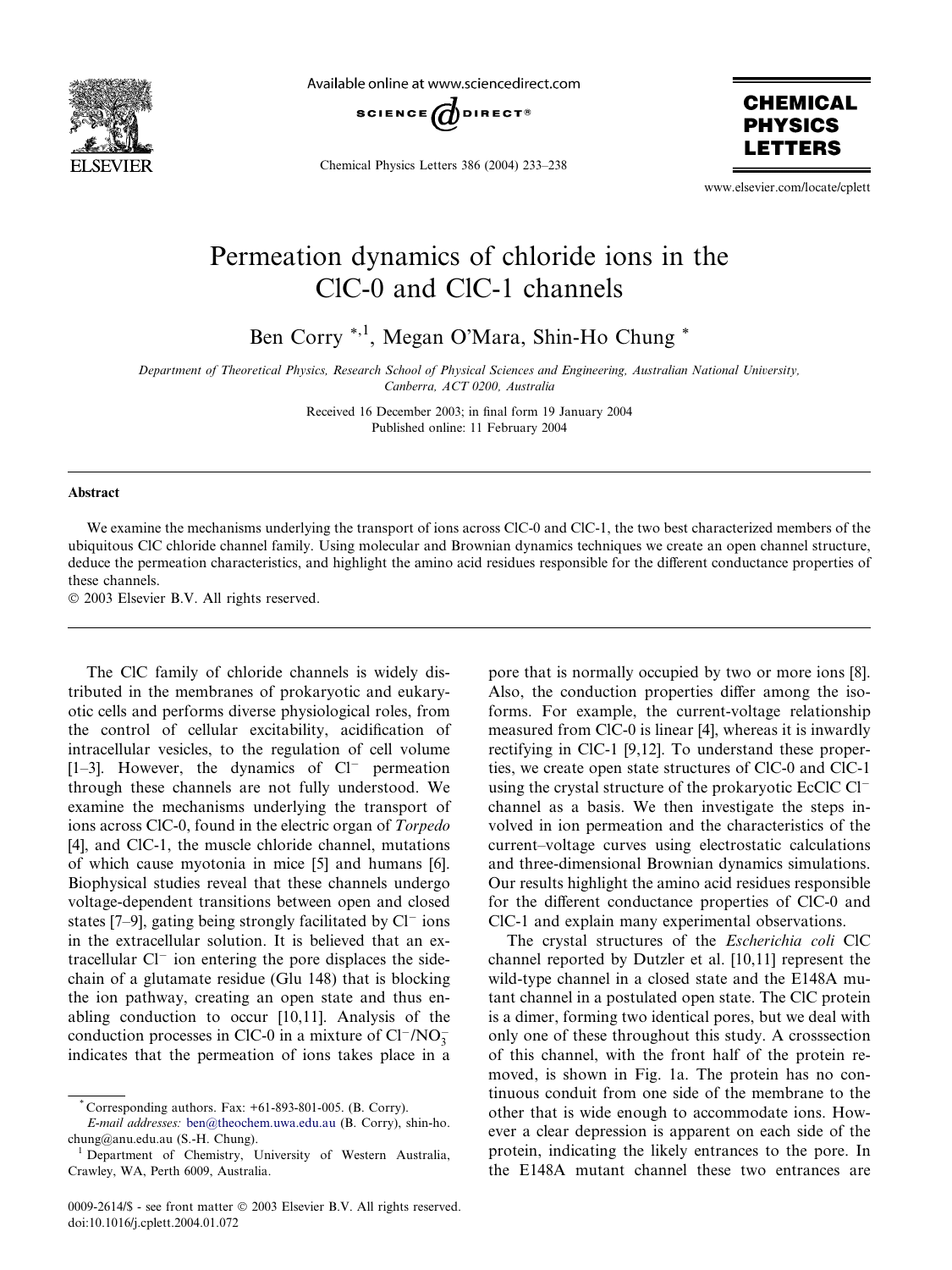

Fig. 1. The shape of the model channel and Brownian dynamics simulation system. The atomic detail of the crystal structure of E. coli ClC channel [10,11] (a) and the open state model of the channel (b) are shown with the front half of the atoms removed to illustrate the pore. The surface of our open pore (gold) is superimposed on each diagram. For the system used for Brownian dynamics simulations (c), the protein is incorporated in a low dielectric region representing the membrane (gold), and  $Cl^-$  (green) and  $Na^+$  (yellow) ions are added to reservoirs on each end.

joined by a continuous pathway although it is still not quite wide enough to allow ions to pass through. In this structure, the pore contains three  $Cl^-$  ions so that the likely path of chloride ions through the pore can easily be determined. In the native x-ray structure two residues (Ser 107 and Glu 148) appear to completely occlude the pore in the closed state, while they partially occlude the pore in the postulated open state of the E148A mutant. Thus, the simplest method of creating a pore wide enough to pass a chloride ion in either structure is to move these residues sideways, away from the location of a permeating ion. We transform the occluded pore of the bacterial ClC channel into an open structure by moving as few atoms as possible away from the central pore region. We then assume that this general structure is the same in ClC-0 and ClC-1 and simply replace the nonconserved residues on this template to create open structures of the different channel isoforms.

We create approximate open structures of the EcClC pore starting from both the native and E148A mutant structures. Although larger structural changes may occur, we here create an open channel by moving as few atoms as possible. We expand the EcClC conduction pathway (PDB identification numbers 1KPK and 1OTS) to an open state by moving the atoms blocking the pore sideways using molecular dynamics simulations carried out with CHARMM v28b1, utilizing version 19 extended-atom parameters for proteins. A set of cylinders of radius 5 A were set at six points near the center line of the pore containing the blocking atoms. Atoms inside the cylinders were pushed outward with harmonic force of 85 kT/ $\AA$ <sup>2</sup>, while all other atoms were held near their initial positions using comparatively weak harmonic constraints of 1.6 kT/ $A^2$ . This resulted in a channel with a minimum radius of  $\approx$ 2.5 Å, which is the smallest radius that would allow permeation of both Cl and  $NO<sub>3</sub><sup>-</sup>$  through the channel. The resulting open structure is shown in Fig. 1b. The wall of the open pore shape used throughout our simulations is indicated by the gold-colored surface superimposed on the atomic structures. The open structures obtained starting from the native and mutant channels are almost identical, with a root-mean-square difference in atomic positions between the two being only  $1.0 \text{ Å}$ . In all the studies reported here we use the open channel coordinates determined from the native x-ray structure, however, we find we can replicate all these within the uncertainty limits when using the open channel structure created from the mutant channel. The open channel depicted in Fig. 1b illustrates that the ClC pore is not axially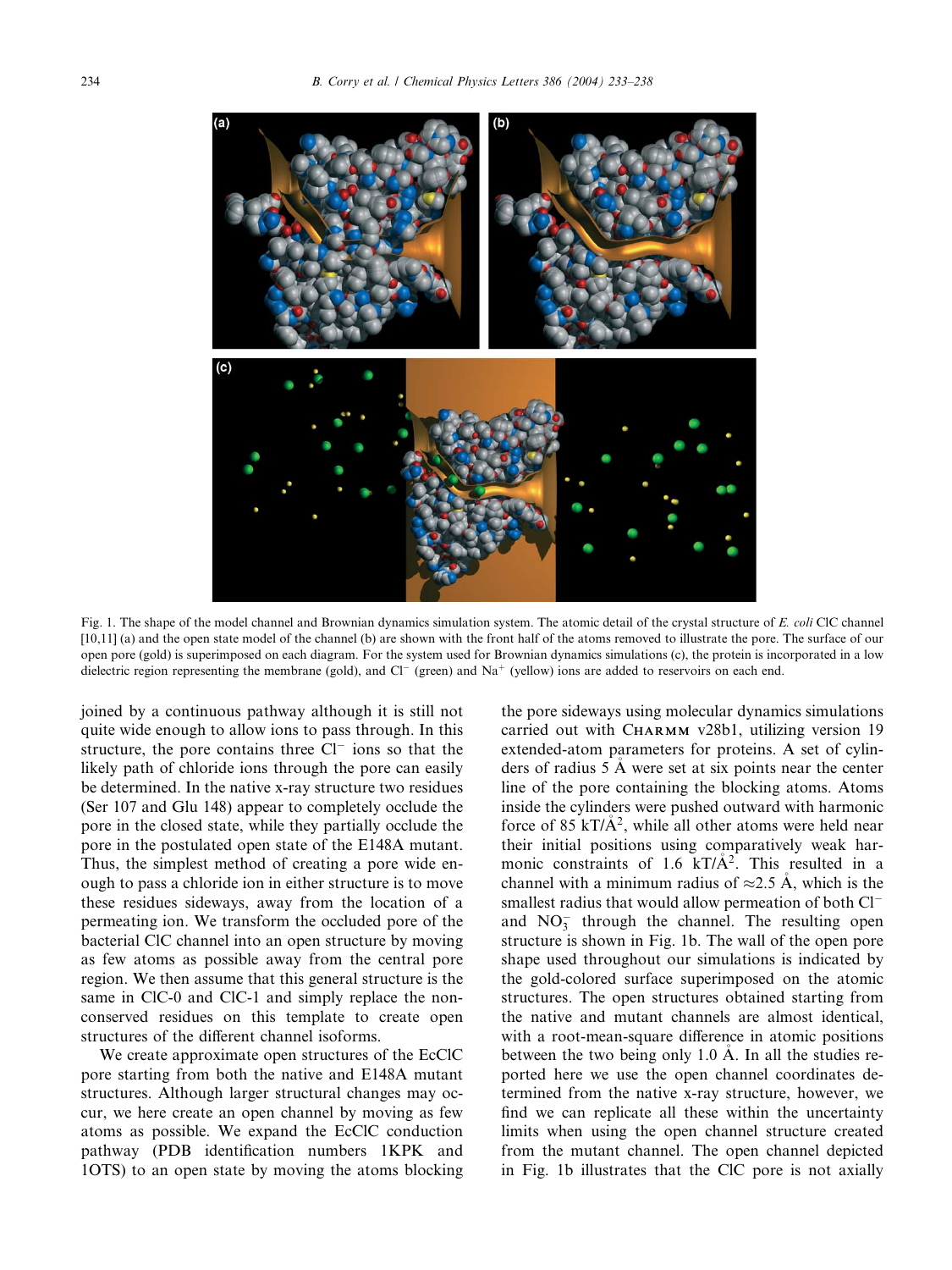symmetric like the well known KcsA potassium channel, but meanders through the protein.

As there is virtually no physiological data available on the EcClC channel (most likely due to its very small conductance) we concentrate on ClC-0 and ClC-1, the most well characterised ClC isoforms. We make the assumption that the overall structure of these channels is the same as that of EcClC. This seems to be a plausible assumption and gains support from a recent study that examines the location of inhibitor binding sites to demonstrate a high degree of structural similarity between bacterial and mammalian ClC channels [13]. The



Fig. 2. The sequence alignment used for creating the ClC-0 and ClC-1 models. Residues altered to convert our EcCLC model to ClC-0 (i.e., only non conserved charged, dipolar and pore lining residues) are highlighted in yellow and those used to convert to ClC-1 in blue. For reference, the residues claimed by Dutzler et al. [10,11] to lie in the selectivity filter are highlighted in pink.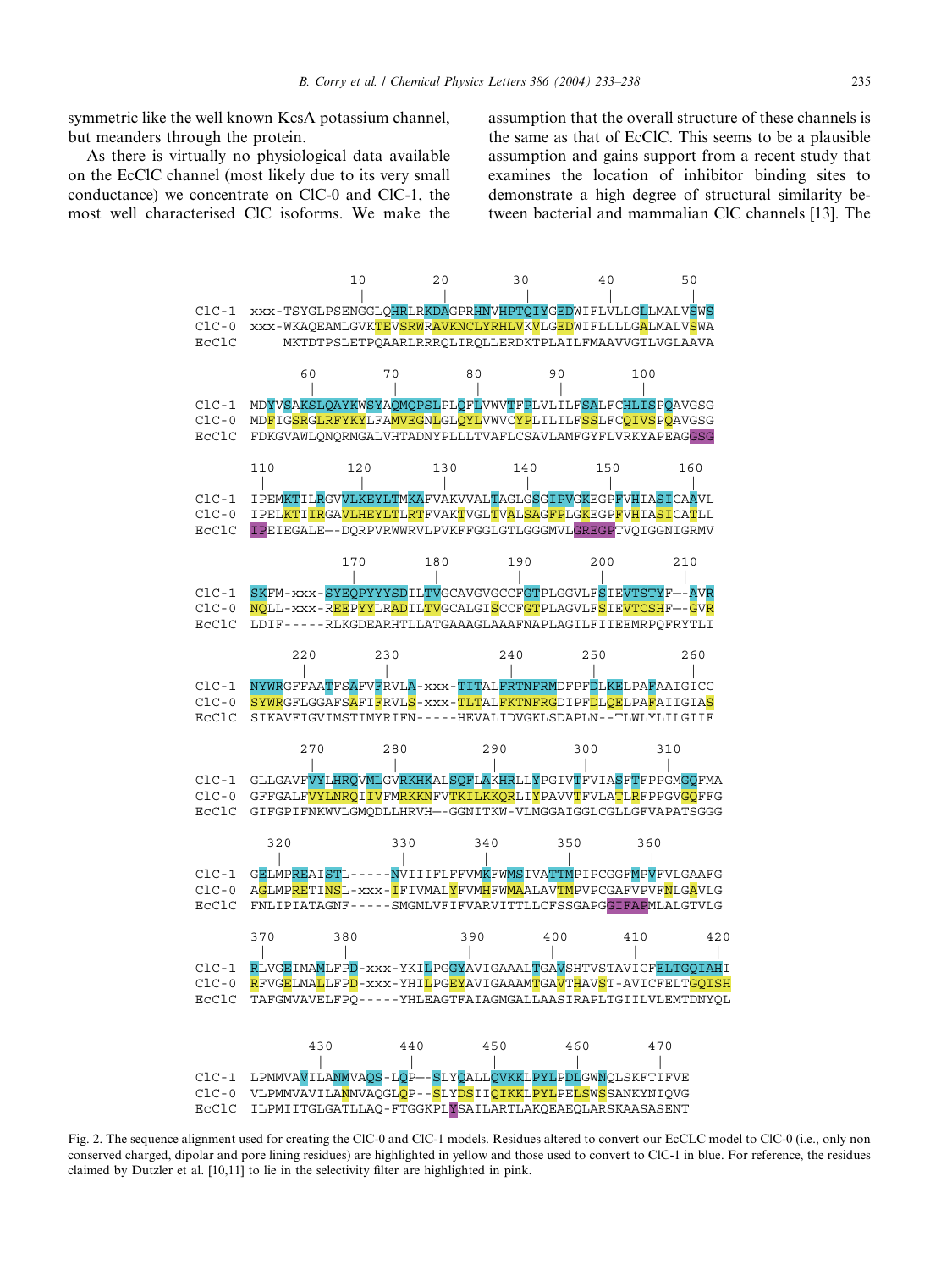sequence alignments used to convert EcCLC to ClC-0 and ClC-1 are generated using the ClustalW web site [14] with a small amount of manual adjustment to gain the greatest alignment, and are shown in Fig. 2. Although ClC-0 shares only 24% sequence identity with EcCLC, and ClC-1 only 20%, if we consider residues of the same family rather than strict identity the homology rises to nearly 58% between the different isoforms. To convert EcClC to ClC-0 only non-conserved charged, dipole-containing and pore-lining amino acid residues are replaced. To do this we made 173 substitutions, three insertions and five deletions, and the residues involved are highlighted in Fig. 2. The corresponding numbers to mutate the prokaryotic ClC channel to ClC-1 are 179, 3 and 6, using the sequence alignment of Dutzler et al. [10]. To avoid confusion, we use the bacterial ClC numbering system throughout this paper for the aligned sequences. Notably, if we use the alignment directly from ClustalW (without manual adjustment) we find the channel barely conducts and that we cannot reproduce the experimental data.

To investigate the permeation process in ClC-0 and  $ClC-1$ , we solve Poisson's equation [15] to determine the energy required for ions to move through the channel. In the presence of a  $-80$  mV applied potential, a Cl<sup>-</sup> ion moving through the channel pore encounters a deep energy of approximately 47 kT in ClC-0 and 52 kT in ClC-1 (1 kT =  $4.11 \times 10^{-21}$  J), created by the excess of positively charged residues lining the channel wall. In contrast, a Na<sup>+</sup> or K<sup>+</sup> ion entering the pore will face an energy barrier of approximately equal magnitude, effectively excluding it from the channel. The energy well seen by  $Cl^-$  is deep enough to accommodate two ions in a stable equilibrium, which is disrupted when a third ion enters the channel. With three ions in the channel, the depth of the energy well experienced by the outermost ion is reduced to about 11 kT. The ion can occasionally surmount this residual barrier through its random motions, aided by the Coulomb repulsion of the other ions, allowing it to move into the extracellular space. Thus, we deduce that the channels normally cradle two Cl ions and conduction takes place when a third ion enters the channel.

We determine the current–voltage curves by incorporating the atomic models into 3-dimensional Brownian dynamics simulations (see Fig. 1c), a technique that has been successfully used to describe ion permeation ion potassium [16], calcium [17] and other channels. In these we place 15  $Cl^-$  ions and 15  $Na^+$  ions at a concentration of 150 mM in reservoirs at each end of the channel and simulate their motion due to the electric and random forces using the Langevin equation [18]. (The ionic diffusion constants are reduced from the bulk values by 50% in the pore, as determined with molecular dynamics studies by Allen et al. [19].) In Fig. 3, the current–voltage curves for ClC-0 (a) and ClC-1 (b) are illustrated. The ClC-0 curve (filled circles) is linear through the origin for applied potentials between  $-70$ and +140 mV. Our simulated data shows excellent agreement with corresponding experimental measurements reported by Miller [4], which are superimposed (open circles). The core conductance is  $11.3 \pm 0.5$  pS, compared to the experimental value of  $9.4 \pm 0.1$  pS. In contrast, the inward and outward currents of ClC-1 are pronouncedly asymmetrical (Fig. 3b). The conductance at  $-100$  mV is 1.0 pS, much smaller than in ClC-0. At positive voltages, the current across ClC-1 is less than 0.01 pA, until the driving force is increased to +160 mV. There are several whole-cell current measurements demonstrating that the ClC-1 channel is inwardly rectifying [9,12,20,21], as shown in the inset of Fig. 3b, but no single channel current–voltage curve for ClC-1 has



Fig. 3. Current–voltage curves for ClC-0 (a) and ClC-1 (b) determined from Brownian dynamics simulations. Simulations lasting between 8.4 and 22.4  $\mu$ s, are performed with 150 mM symmetric ionic concentrations in the two reservoirs. Experimental results of Miller [4] for ClC-0 (open symbols) are superimposed on the simulated data (filled circles). The current–voltage curve obtained from whole-cell current [12] is reproduced in the inset of (b).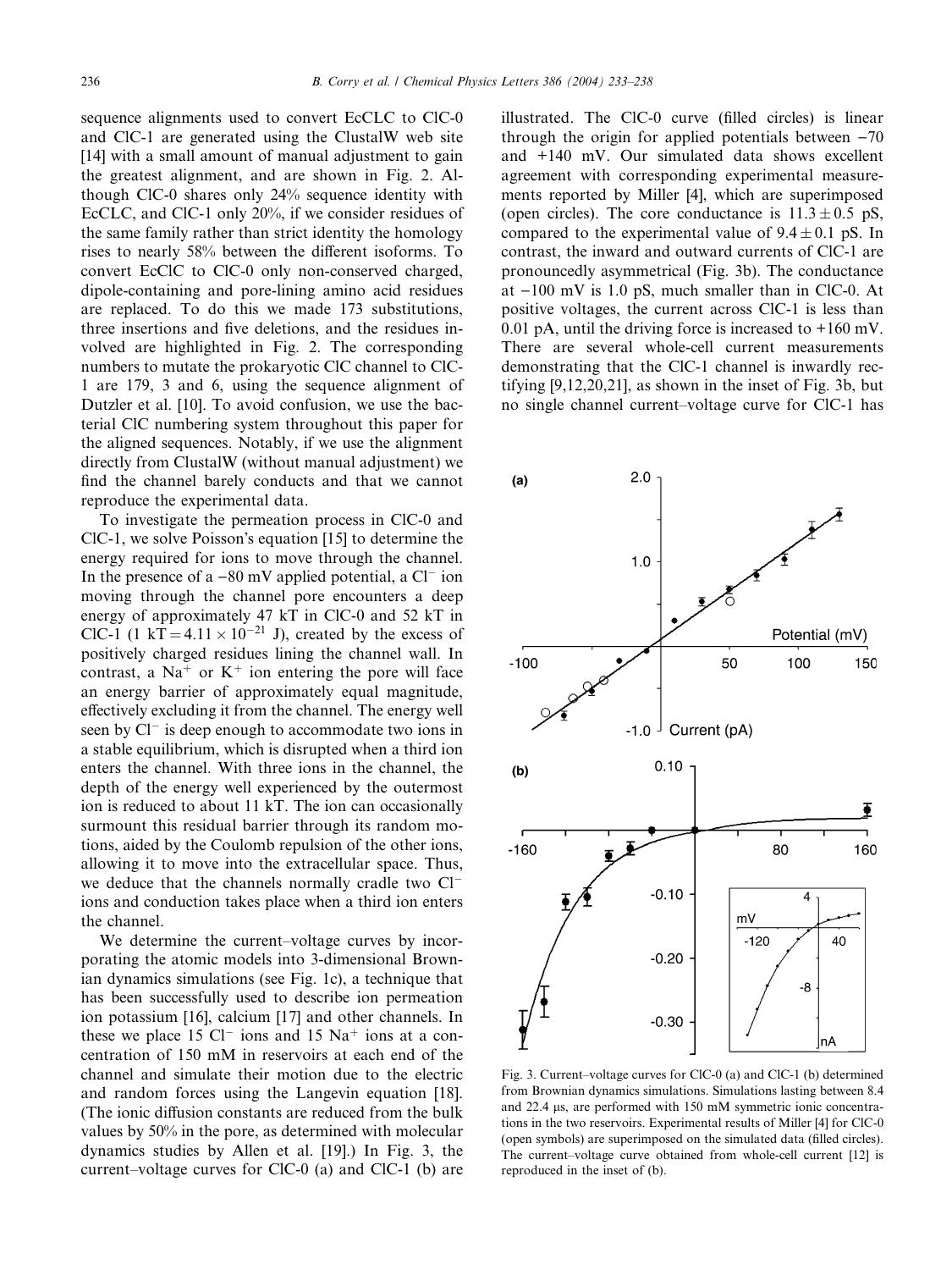been published. Using low intracellular pH, which causes a slowing of gating kinetics, Saviane et al. [22] determined the channel conductance to be about 1.2 pS. This value is in close agreement with that determined by using concatemeric channels containing one subunit each of ClC-0 and ClC-1 [23]. Both the shape of the current–voltage relationship and the inward conductance determined from our simulation correspond with the experimental findings.

Brownian dynamics simulations also reveal the steps involved in ion permeation. In Figs. 4a and b we divide the channels into 100 layers and calculate the average number of ions in each during a simulation. In both cases, two ions dwell preferentially on the intracellular side of the channel. The equilibrium positions for ClC-0 are at  $z = -11.0$  and  $-4.4$  Å, near positively charged residues, Lys 452 and Lys 131, and those for ClC-1 are at  $z = -7.7$  and 0 A, near Lys 131 and Lys 147 (using the EcClC sequence numbering system). In the dwell histogram obtained from ClC-1, there is also a prominent peak at  $z = -13.4$  A, indicating that a third ion spends considerable time in the channel before a successful conduction event occurs. Notably, the location of the three peaks in ClC-1 correspond to the position of the three chloride ions in the crystal structure of the E148A channel [11]. In comparison, the position of the

two peaks in ClC-0 are shifted slightly towards the intracellular side of the channel relative to the two innermost  $Cl^-$  ions in the E148A channel [11]. This shift reflects the presence of an additional negatively charged residue, Arg 62, lining the extracellular pore of ClC-0 and attracting  $Cl^-$  ions deeper into the channel.

With an applied potential of  $-80$  mV, we find that there are almost 2.3 ions on average in the ClC-0 channel, demonstrating a third ion is needed for conduction and supporting the experimental evidence that the ClC-0 pore is occupied by at least two  $Cl^-$  ions [8]. In Fig. 4c we illustrate the steps involved in ion permeation through ClC-0. With two ions in the channel and  $a - 80$  mV potential, it takes around 125 ns before a third ion enters the channel. When three ions are in the narrow intracellular segment of the pore, the outermost  $Cl^-$  ion crosses the center of the channel, assisted by the Coulomb repulsive force. This step takes  $\sim$ 70 ns.

Similarly, the conduction process in ClC-1 also involves 3 ions, with the channel holding an average of 2.9 chloride ions. In ClC-1, ions have great difficulty in crossing the extracellular half of the channel, resulting in a low current. At  $-80$  mV it takes about 1 µs for the outermost ion to climb this barrier. An examination of the amino acid sequence in ClC-0 and ClC-1 indicates that the differences observed are probably caused by an



Fig. 4. Dwell histograms and analysis of permeation processes. The distribution of ions in layers of ClC-0 (a) and ClC-1 (b) are derived from Brownian dynamics simulations in the presence of the applied potential of  $-80$  mV. The steps involved and the average time taken in the permeation of  $Cl^-$  ions from inside the cell to out (under  $-80$  mV applied potential), and the location of the charged pore lining residues are schematically illustrated for ClC-0 (c) and ClC-1 (d). For ClC-0 the majority of the conduction time is spent waiting for the outermost ion to pass Glu  $\sim$  148 and Asp  $\sim$  54. For ClC-1 this takes longer as the ion also has to pass Glu 318.